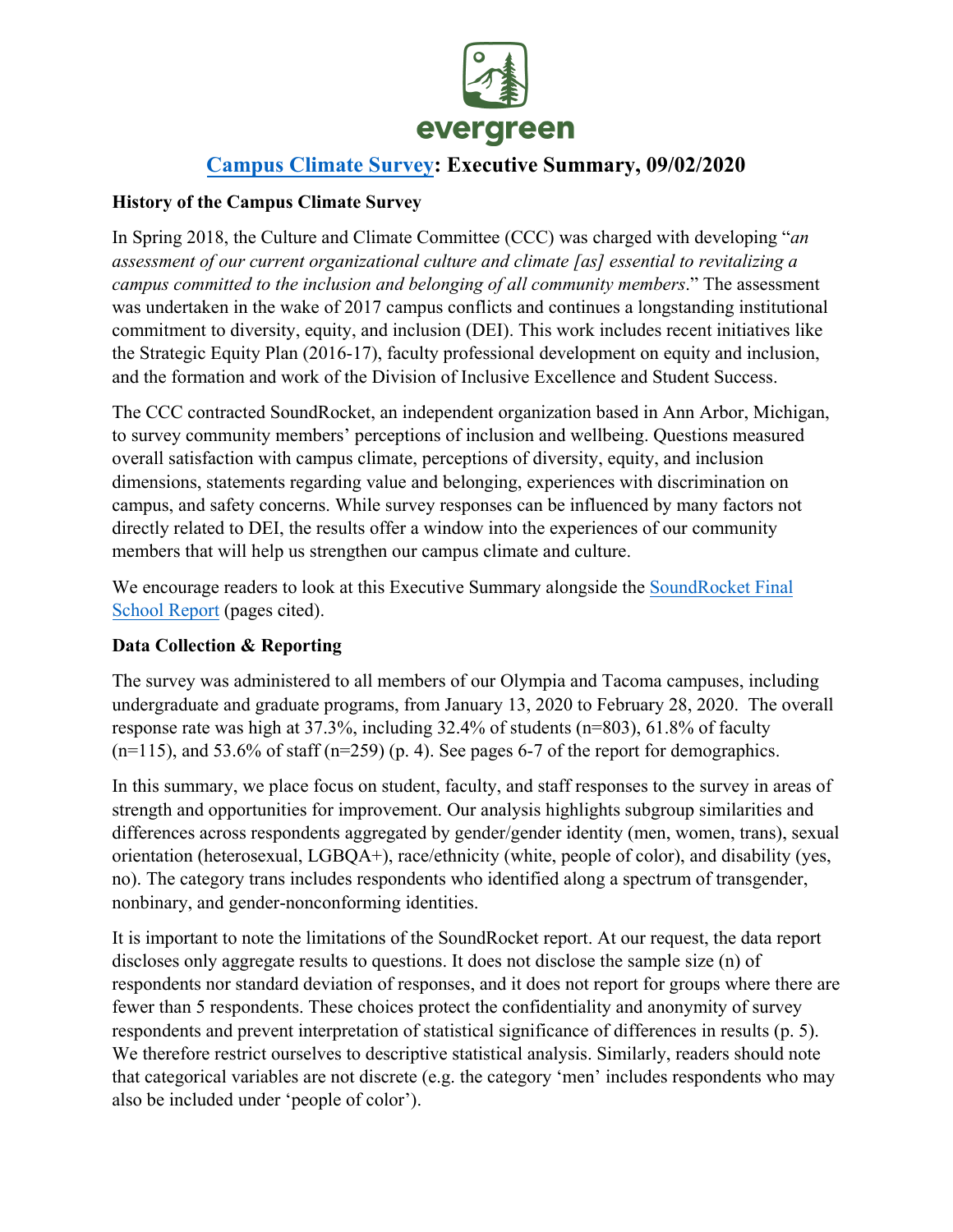# **Campus Climate Results**

#### *Overall Campus Climate and Diversity, Equity, & Inclusion Dimensions*

Student respondents generally had a positive or very positive perception of campus climate. When asked to rate their overall satisfaction, the majority of students reported being satisfied or very satisfied with the campus climate. Satisfaction was highest among respondents identifying as women, heterosexual, or white. Students identifying as trans, LGBQA+, students of color, and students with a disability had higher dissatisfaction rates than other groups of students (p. 8).

While the majority of faculty and staff were either very satisfied/satisfied/neutral with the overall climate at Evergreen, almost half of faculty and staff respondents said they were dissatisfied or highly dissatisfied. Among faculty, a higher percentage of women and trans faculty reported dissatisfaction than men faculty. Similarly, trans staff, LGBQA+ staff, staff of color, and staff with a disability had higher percentages of dissatisfaction with overall campus climate than other staff members (p. 8).

Students, faculty, and staff all reported positive perceptions (above 3.5) of the campus climate when asked to rate dimensions using polar adjectives (e.g. racist to non-racist, unwelcoming to welcoming) on a scale of 1 to 7 (p. 9-10). Students consistently gave more positive ratings than faculty and staff. A factor analysis of student responses showed an average score of 5 for general campus climate attributes and 5.5 for diversity, equity, and inclusion attributes (p. 11). Average scores of all students, faculty, and staff rated Evergreen highest on queer positive (5.9), trans positive (5.8) and cooperative (5.2) attributes. Students and faculty gave their lowest scores on the homogeneity/diversity scale and the contentious/collegial scale. Staff gave their lowest scores on the contentious/collegial scale and elitist/non-elitist scale.

#### *Value, Belonging, and Growth*

Most respondents indicated positive levels of value, belonging, and growth when asked a variety of statements about working or studying at Evergreen (p. 16-18).

- 83.7% of students, 67.2% of faculty, and 52.3% of staff agreed or strongly agreed that Evergreen positively influences professional growth.
- 75.3% of students, 62.4% of faculty, and 56.7% of staff agreed or strongly agreed that they are treated with respect.
- 71.7% of students, 49.1% of faculty, and 56.7% of staff agreed or strongly agreed that Evergreen has a strong commitment to DEI.

Respondents were less positive when asked about resources Evergreen dedicates to DEI.

• 42.7% of students, 13.0% of faculty, and 21.5% of staff agreed or strongly agreed that Evergreen provides sufficient programs and resources to foster the success of a diverse faculty/staff.

While most students felt a strong sense of value and belonging at Evergreen, agreement was lowest for trans students, students of color, and students with a disability. Similarly, trans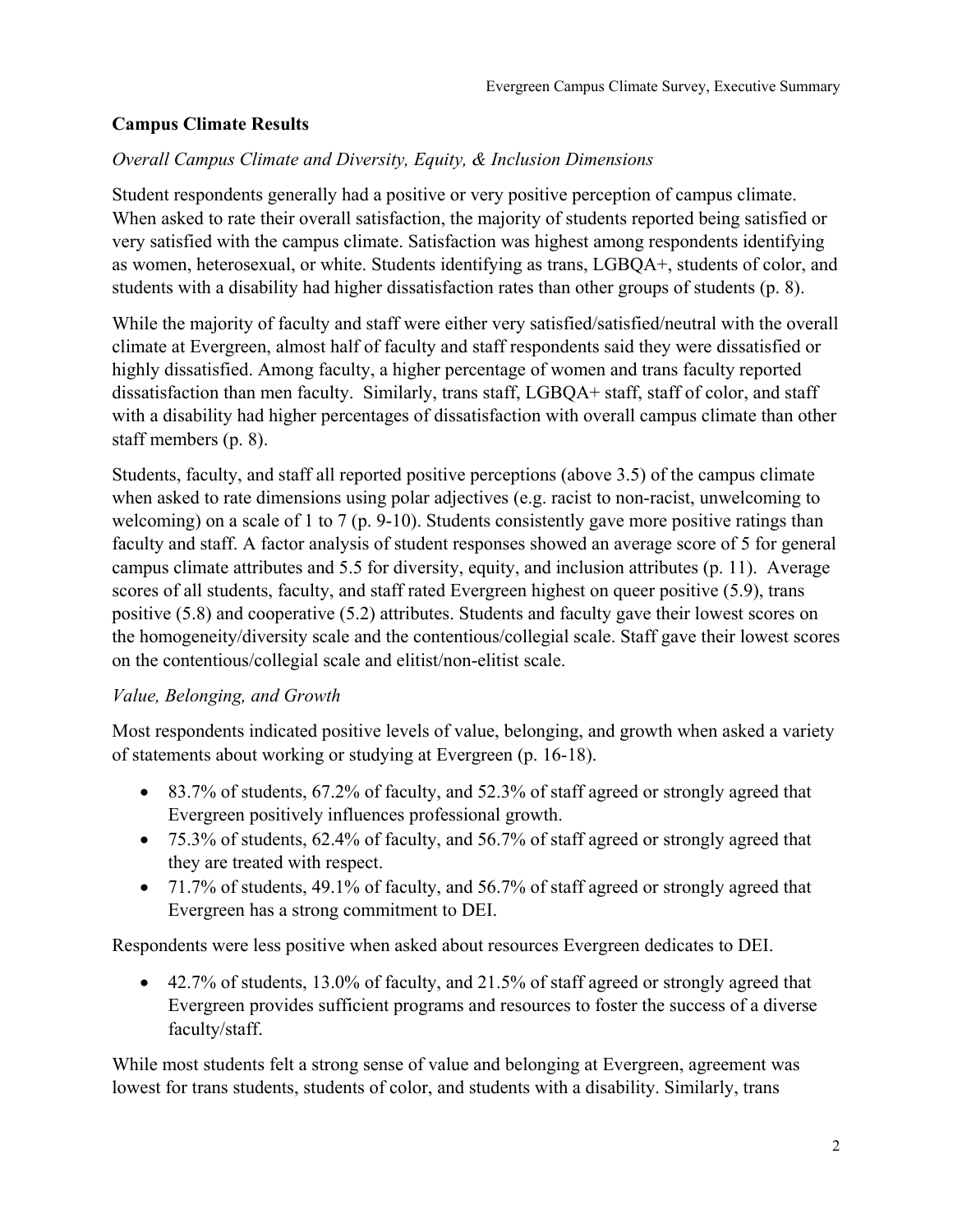students, students of color, and students with a disability were more likely to agree that they must work harder than others to be valued equally, and that they have considered leaving Evergreen because of feeling isolated or unwelcome, among other questions around equity (p. 16).

Faculty of color expressed a weaker sense of value and belonging than white faculty on almost all questions. Roughly half of faculty of color have considered leaving because they felt isolated or unwelcome, and more than half felt they must work harder than others to be valued equally (p. 17).

Trans staff, LGBQA+ staff, and staff of color had a higher sense of value than all other staff groups, but a lower sense of belonging at Evergreen than most other groups. More than half of trans staff have considered leaving because they feel isolated or unwelcome and roughly half of the staff of color feel they must work harder to be valued equally (p. 18).

Faculty and staff with a disability had a much weaker sense of value and belonging than faculty and staff with no disability on almost all questions. Less than one quarter of staff with a disability believe that Evergreen is a place where they can perform up to their full potential, and only 13.6% of staff with a disability agree or strongly agree that Evergreen provides enough resources to foster the success of a diverse staff (p. 18).

# *Experiences on Campus*

Students overwhelmingly reported a positive sense of respect and fairness in classroom settings (p. 23-24). These results were relatively consistent across subgroups.

- 82.5% of all students felt they were treated fairly and equitably in the classroom settings.
- 84.9% of all students felt listened to by faculty.
- 72.9% of all students felt listened to by their peers in classroom settings.

In campus settings *outside* of the classroom, 75.9 % of students said they felt valued by faculty, 67.7 felt valued by other students, and 58.2% felt valued by the police. Students felt least valued by administrators and mentors/advisors.

In faculty work units, 79.6% of faculty felt valued for teaching and 69.6% felt valued for mentoring of students. A lower percentage felt valued for their research, scholarship, creative work, or service activities. These numbers were lowest for women, LGBQA+, faculty of color, and faculty with a disability. Significantly less than half of faculty expressed agreement with positive statements about an equitable distribution of teaching, research and service expectations, support, rewards for work performance, and having a voice in decision-making (p. 25-26).

In staff work units, 68.6% of staff agreed that their ideas are seriously considered, 65.1% agreed that they have a voice in decision-making, and 54.5% agreed that support is provided fairly and equitably. Trans staff, LGBQA+ staff, and staff of color had stronger positive agreement to these statements than cisgender men and women, heterosexual, and white staff. Staff with a disability responded less positively than staff with no disability. Modest concerns around an equitable distribution of workload, compensation, support, and work performance were shared among staff groups (p. 27).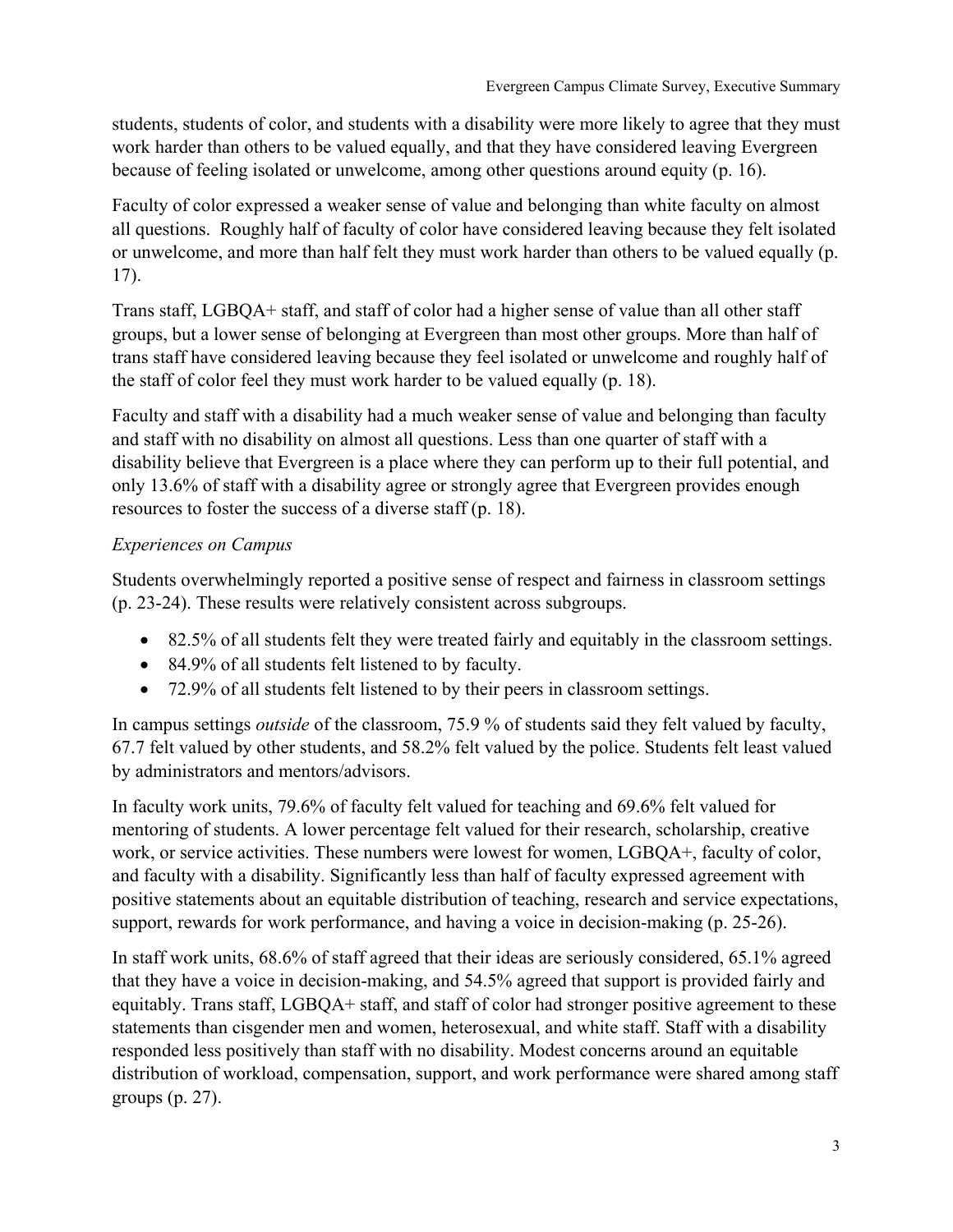Most students and staff reported often or very often having meaningful interactions with diverse peoples as part of their campus experience. Faculty were more likely to report seldom or sometimes having meaningful interactions, and many faculty reported no meaningful interaction with people who were very different in political opinion, or who were immigrants, physically disabled, or of a different nationality (p. 19-20).

# *Discrimination on Campus*

The majority of campus community members reported having no personal experience with any form of discrimination at Evergreen during the past 12 months (p. 20).

- 78.7% of students, 65.2% of faculty, and 67.3% of staff **did not** experience discrimination in the past 12 months.
- Students, faculty, and staff who identify as trans, LGBQA+, people of color, and with a disability all experienced discrimination at rates higher than other groups.
- Faculty and staff who identify as women experienced discrimination at rates higher than men.

The report reflected multiple intersections between the forms of discrimination people experienced (p. 21-22).

- 35.8% of students of color, 51.5% of faculty of color, and 48.6% of staff of color experienced discrimination based on racial or ethnic identity in the past 12 months. These groups also experienced higher levels of discrimination based on age and social class than whites.
- 47.7% of trans students and 61.5% of trans staff experienced discrimination based on gender identity or gender expression in the past 12 months. 37.5% of trans students and 53.8% of trans staff experienced discrimination based on sex in the past 12 months. 33.1% of trans students experienced discrimination based on disability in the past 12 months.
- $\bullet$  32.1% of students with a disability, 68.8% of faculty with a disability, and 49.2% of staff with a disability experienced discrimination in the past 12 months. Students with a disability experienced discrimination most often based on disability, mental health status, and gender identity or gender expression. Faculty with a disability experienced discrimination most often based on disability, racial or ethnic identity, or sex. Staff with a disability experienced discrimination most often based on sex, age, or social class.
- LGBQA+ faculty and women faculty were more likely than heterosexual or men faculty to experience discrimination based on sex.
- Compared to other forms of discrimination, men students were more likely to experience discrimination based on political orientation and racial/ethnic identity.

# *Safety Concerns*

When asked about campus safety, 46.8% of students, 47.0% of faculty, and 39.6% of staff reported never being concerned about safety on campus. About an equal amount reported sometimes being concerned for safety on campus (p. 13).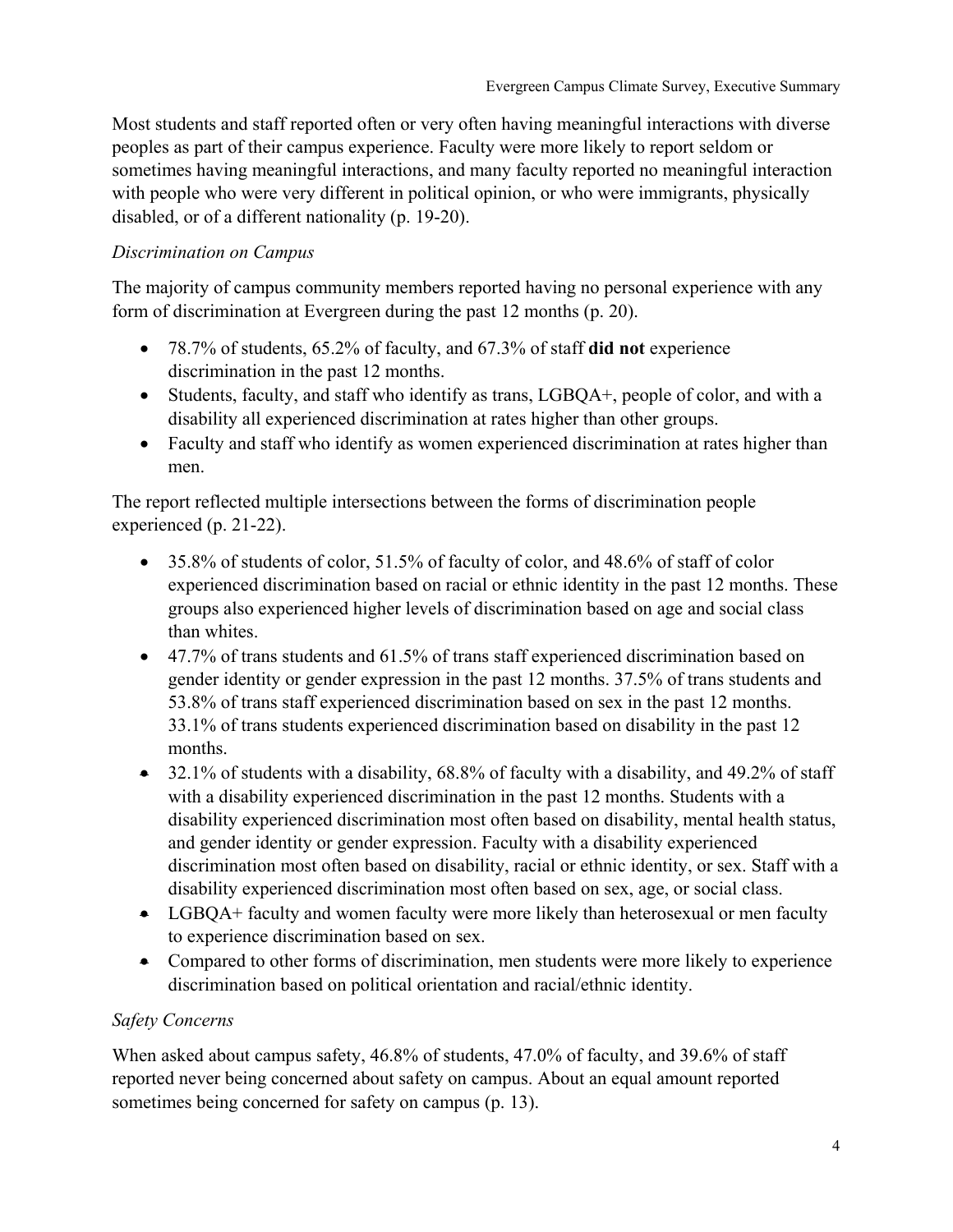Students reported low levels of concern for physical safety in sporting events, residence halls, campus buildings, off campus housing, classrooms, meeting spaces, and office spaces (p. 14). Students, faculty, and staff said they were more likely to avoid secluded areas, walking around campus at night, and parking lots due to concern for physical safety (p. 14-15).

#### **Challenges and Opportunities for Growth**

The data point to several challenges and opportunities for growth:

- In general, community members who identify as trans, people of color, and people with a disability had a less positive sense of belonging and more frequent experiences of discrimination than members of other groups.
- In some areas, community members who identify as women and LGBQA+ reported less positive experiences of campus climate.
- Faculty and staff responses reveal considerable dissatisfaction with the overall climate at Evergreen, and suggest a need for more meaningful engagement, sense of value, and opportunities for professional development.
- Most community members said they would like to see more programs and resources to foster the success of a diverse student body, faculty, and staff.

#### **Next Steps**

This climate assessment provides new data on diversity, equity, and inclusion to build upon our strengths and recommit to addressing our challenges, as our community and nation respond to urgent calls for racial equity and social justice. The data will shape our evidence-based efforts toward fulfilling our mission to our students and community.

The Campus Climate Work Group plans to take the following next steps in collaboration with the Evergreen community: 1) disseminate survey results and the executive summary through campus communications and presentations; 2) facilitate conversation sessions about survey results in campus meeting spaces and one-on-one sessions; 3) provide opportunities for students, faculty, and staff to share stories and experiences to complement the survey results; 4) provide guidance to divisions of the college as they incorporate survey findings into their [Equity Action](https://www.evergreen.edu/sites/default/files/Intro%20to%20SOAR.pdf)  [Plans;](https://www.evergreen.edu/sites/default/files/Intro%20to%20SOAR.pdf) 5) strengthen policies and programs around recruitment, persistence, and success of underrepresented groups of students, faculty, and staff at Evergreen; and 6) promote community spaces and dialogues dedicated to fostering racial healing, value, and belonging.

Collectively, we aspire to cultivate a strong sense of belonging and value, dismantle institutional barriers to equity and inclusion, and bridge gaps in opportunities and access at Evergreen. We strive to nurture a campus climate that embraces our diversity as our cultural wealth and fosters individual empowerment so that all community members, especially those underserved in higher education, experience an affirming, respectful, and supportive environment in which to learn, work, and thrive.